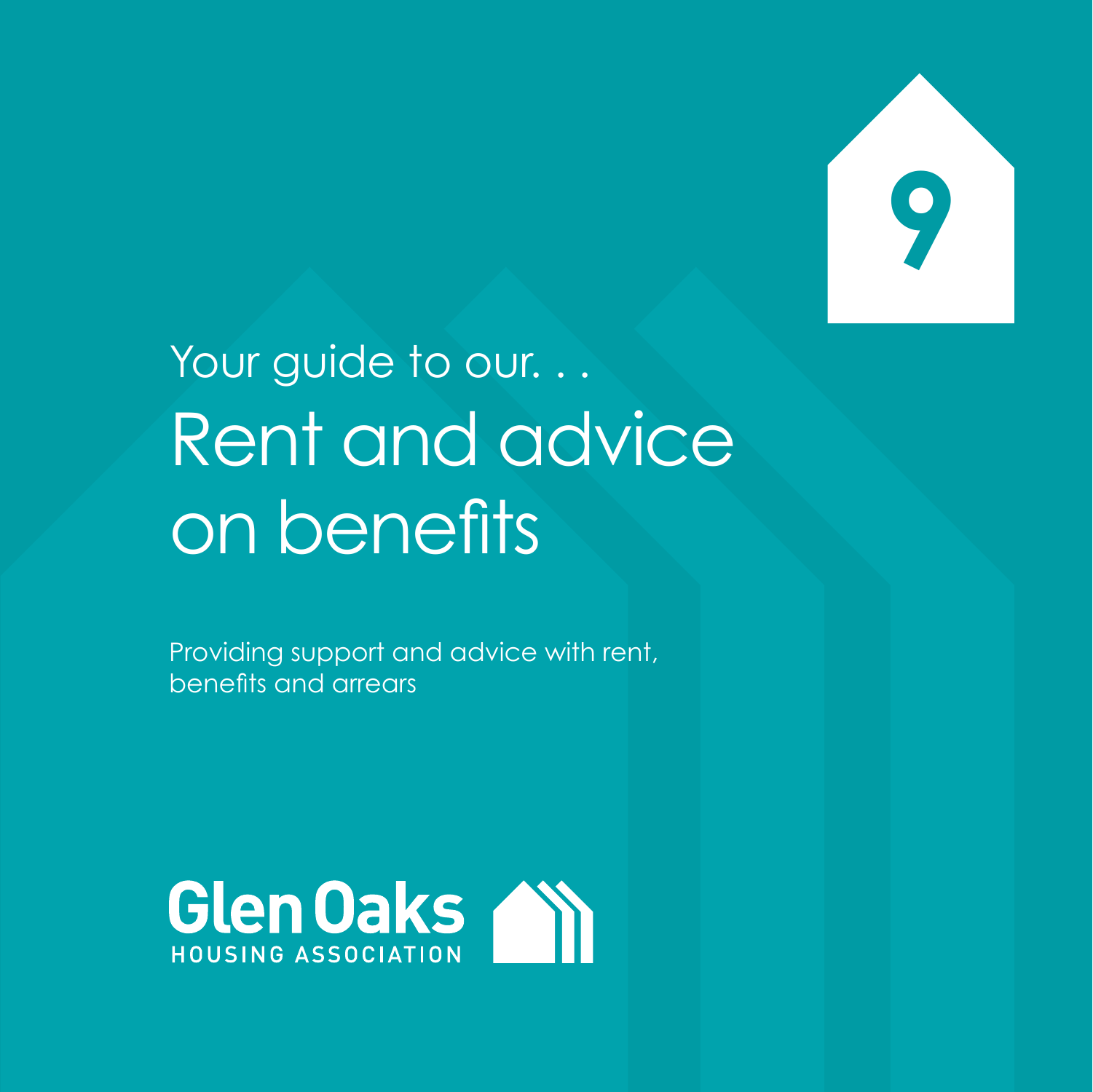**This document provides you with information on your rent, how to pay and what to do if you need financial support.**

**Glen Oaks Housing Association is committed to providing services that help to ensure you sustain your tenancy with us. We understand that sometimes our tenants can experience financial difficulties, however, we will provide support to you when you need it.**



We will consult you every year on any proposed changes to rent or service

#### **Rent setting and consultation**

Rents are set in accordance with our rent setting policy. The policy outlines that rents are based on the property size and type, and the cost of services provided by us.

Rents are reviewed once a year and we take into account our costs and consider what you and our other tenants can afford.

- **A** Maintaining your property by providing a reactive day-to-day repairs service.
- Updating your property as part of our planned maintenance program such as new kitchens and bathrooms.
- **A** Maintaining the local area with estate services such as landscaping and grass cutting.
- The provision of a Welfare Rights Service to offer financial advice and assistance.
- The provision of a staff team who manage the business, such as housing services, repairs and maintenance and finance / corporate services.
- Administrative costs associated with running the Association.

charges and endeavor to keep any rent increases as low as possible by taking your feedback into account.

We will give you at least 28 days' notice in writing of the increase to rent or service charges. You will also receive a yearly statement of your rent account (to let you see the payments you have made in the previous year).

### **What does my rent pay for?**

The rent you pay is our main source of income and pays for all of the important services we provide you with such as: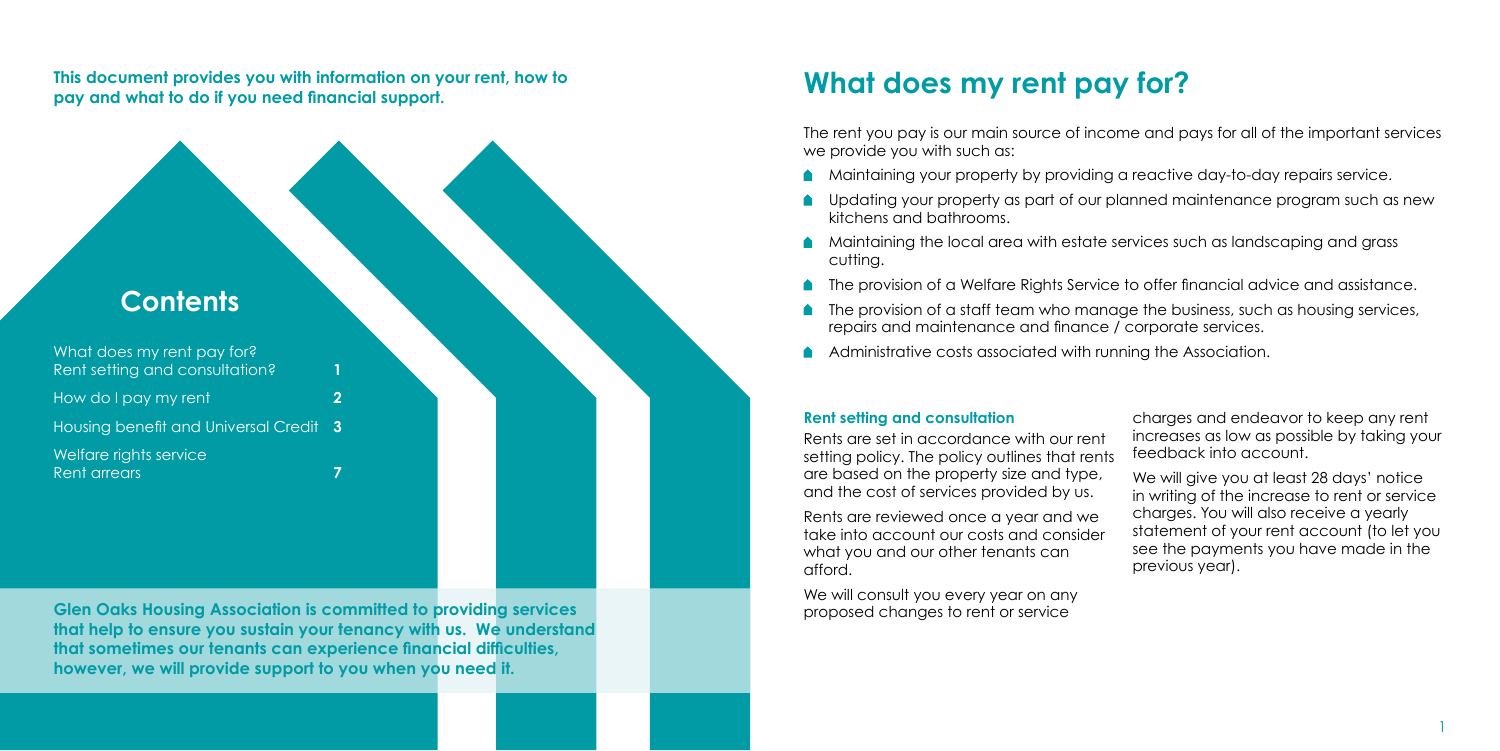#### **How can I pay my rent?**

Your rent payments are due every four weeks in advance and we will provide you with a calendar to tell you about the payment days for the year ahead.

We will provide you with a rent payment card which contains your unique rent reference number. This will enable you to make payments;



We offer a wide variety of payment methods for your convenience.

#### **Payment Outlets**

At any Post Office

**PP** 

At any Pay Point

#### **Direct Debit**

If you have a bank account we would encourage you to set up a Direct Debit. It allows your bank to pay rent automatically to us on a date set by you. It also enables us to automatically adjust the payment amount, giving you written notice in advance, this is particularly handy at rent increase time.

We can provide you access to our online Tenant Portal, where you can check you information on your rent account including your balance and list of your previous payments.

#### **Standing Order**

If you have a bank account you can also set up a standing order which will allow you to pay a set amount on a date or frequency set by you. This must cover your rent amount and any arrears owed.

#### **Internet payments - Allpay**



This service is available 24 hours a day, 7 days a week. You will need to quote the reference on your rent

- **A** Your income
- Your rent
- **■** The number of people living in your home and their circumstances

payment card and have the details of your credit or debit card. You will be given an authorization code as your record of payment. Simply log on to https://www. allpayments.net

#### **Over the phone**

If you wish to make a card payment over the phone, during office hours, you should call us on 0141 638 0999 and press option 2.

- **Child tax credits**
- Housing benefit
- Income related employment and support allowance
- Income based job seeker's allowance
- **Income support**
- Working tax credit

#### **At our office**

Using a switch, debit or credit card you can make a rent payment at our office.

Unfortunately we are unable to accept cash payments, but can accept postal orders or cheque, made payable to Glen Oaks Housing Association.

#### **Housing Benefit**

Housing benefit is a government scheme to help people who are on a low income pay their rent. In this area, it is paid by Glasgow City Council.

The amount you receive depends on a number of things such as:

Our Welfare Rights Officer is here to help. If you think you could be eligible for housing Benefit or you are struggling financially contact our office to arrange an appointment.

#### **Over Payments**

#### **Universal Credit**

Universal credit is a new means tested benefit that will eventually replace the following current benefits:

It is important that when you are in receipt of any benefits, particularly Housing Benefit, that you notify the Benefit Office and your Housing Services Officer straight away if anything changes. The most common changes are an increase / decrease in your income or if the number of people living in your property changes. If you fail to do so this could lead to an overpayment of housing benefit and you would then be liable to pay the money back. you have a chronic condition that requires regular hospital attendance. You will be paid differently from other benefits as it will usually be paid once a month into your bank, building society or credit union account. We provide all of our tenants with a free Welfare Rights Advice service, so if you are unsure of your entitlements contact our office.

Universal credit is being phased in over time and the current benefits will not disappear for some years. Universal credit may entitle you to budgeting advances, free prescriptions & dental treatment, housing grants, free school meals and help with fares for travelling to/from hospital if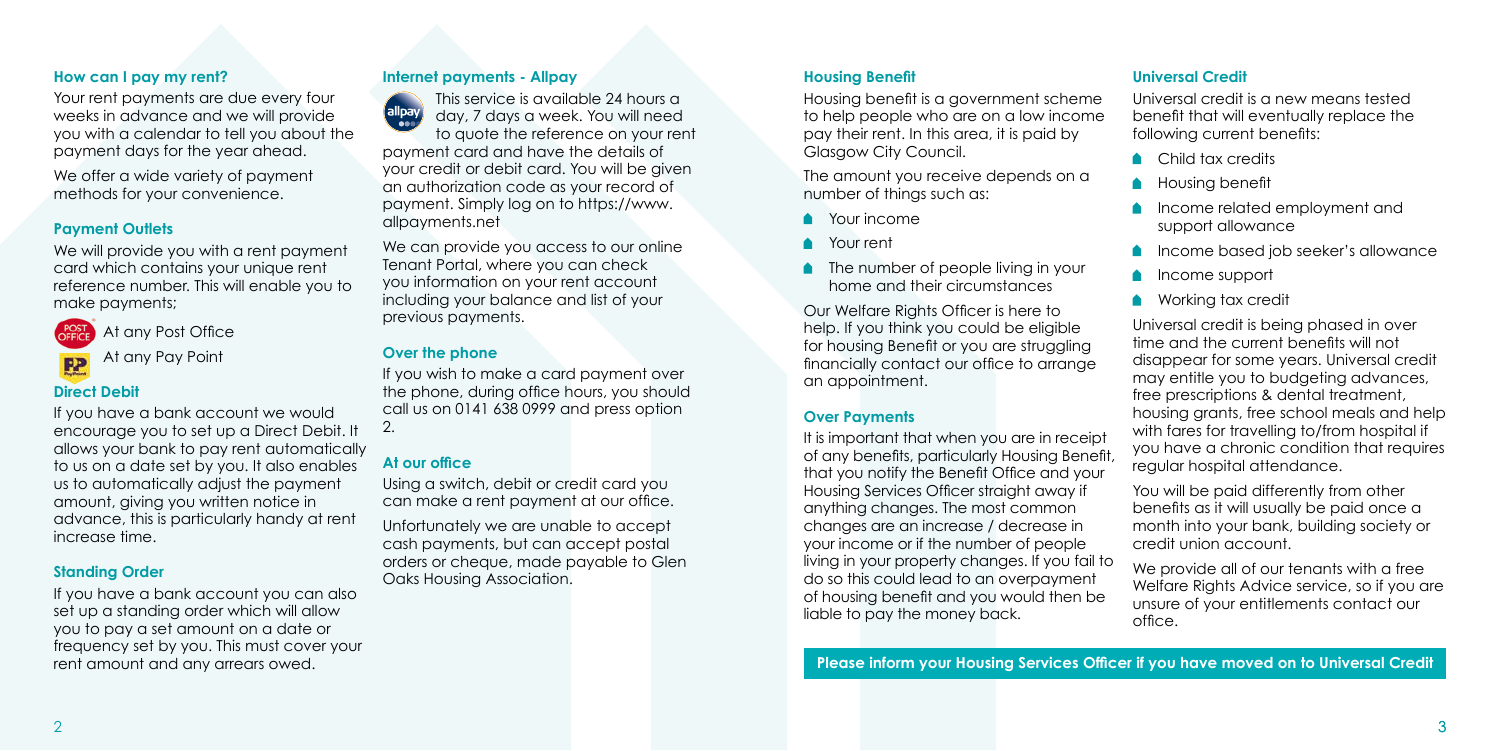#### **Welfare Rights Service**

We want to ensure that you are receiving your full entitlement and provide support if you have been refused benefits or wish to appeal your claim refusal. To assist with this we employ a fulltime Welfare Rights Assistant and have a Welfare rights officer in our office most days.

We understand that sometimes the unexpected can happen and that our tenants may experience financial difficulties making it difficult to pay your rent.

#### **Rent Arrears**

Our Welfare Rights Service can assist you with:

### **There is a high demand for this service so you will need to book an appointment in advance.** We can discuss a suitable repayment

- Benefit checks
- Help you fill in benefit forms
- Housing benefit overpayments
- nange in circumstance interviews
- Financial advice for new tenants
- Debt advice
- Council tax issues
- Fuel and energy advice

If you are experiencing any financial difficulties, please don't wait to contact us. Home visits can be arranged if this is more convenient, but these are strictly only for tenants with mobility or health issues which restricts them from coming down to our office for an appointment.

arrangement with you which will cover the rent due plus an amount towards any outstanding balance. If you keep to the arrangement, we won't take any further action.

An appointment can be made with one of our Welfare Rights Advisors. They can ensure you are receiving your full entitlement of benefits and provide advice on other debts etc.

If you continue to miss your rent payments the Association may consider the use of legal action to recover any rent owed and this could lead to you being evicted from your home.

**It is extremely important that if this does happen you contact us immediately, our experienced can assist you.**